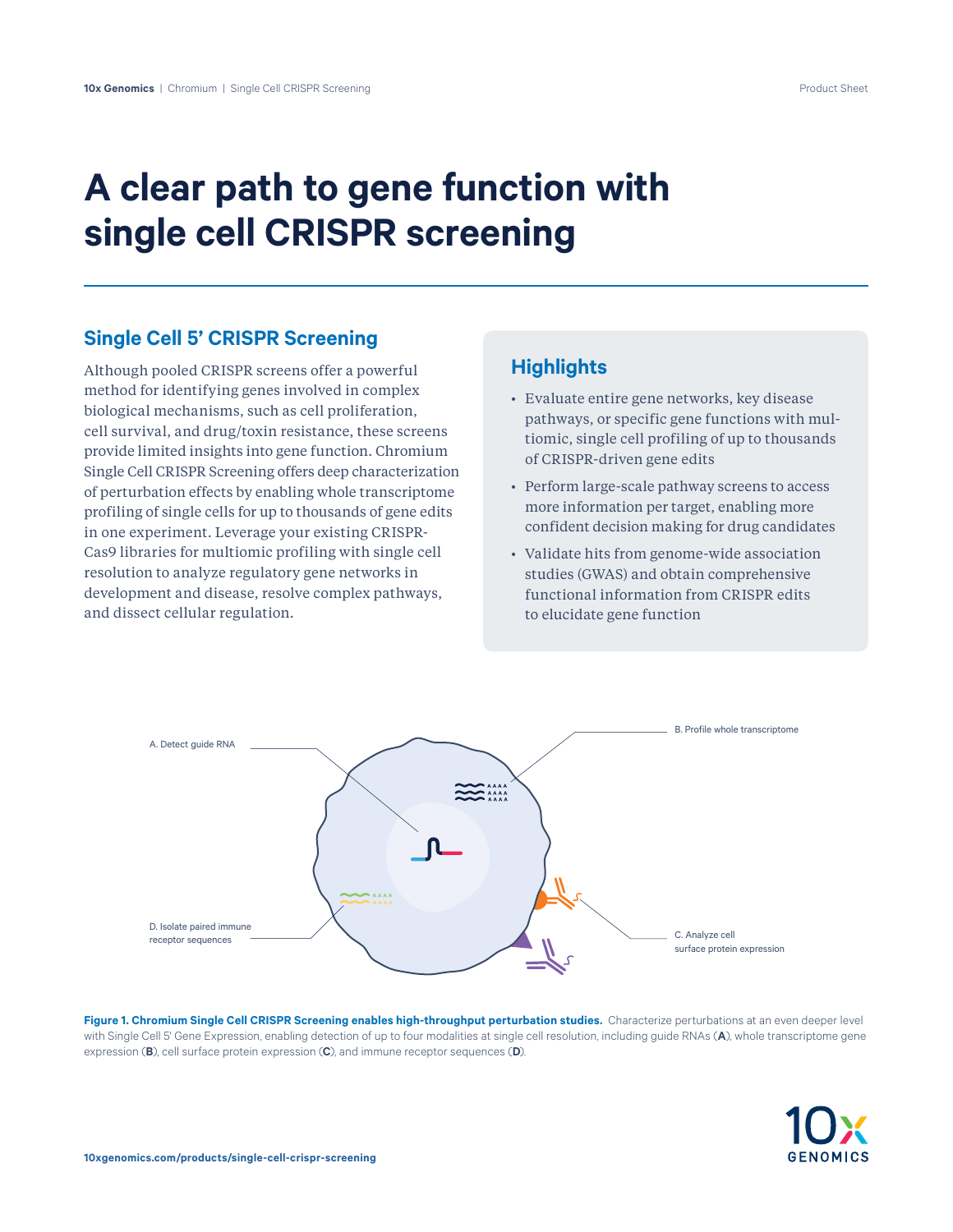## **Product features**

- Assess CRISPR perturbation phenotypes and gene expression simultaneously from the same cell to accelerate your functional genomics studies
- Screen thousands of genes in a single experiment, providing a holistic analysis of complex genetic pathways
- Access off-the-shelf compatibility with most CRISPR-Cas9 libraries, streamlining the path to single cell analysis
- Perform CRISPRko, CRISPRi, and/or CRISPRa screens, for flexibility to investigate a wide range of gene functions
- Leverage multiomic capabilities to simultaneously detect CRISPR guides, gene expression, cell surface proteins, including immune receptors from the same single cell for deeper characterization of cell types and states
- Apply easy-to-use data analysis and visualization software for powerful data interpretation



Figure 2. Efficient and streamlined workflow for high-throughput perturbation profiling. Cells expressing CRISPR-Cas9 are transduced with a pool of guide RNAs (gRNAs) before processing with the Single Cell 5' Gene Expression assay. After GEM generation with the Chromium instrument, separate libraries for CRISPR guide sequences, gene expression, and optional cell surface protein and immune receptor sequences can be constructed from a single sample, generating multiple readouts that can be linked back to the same single cell. Process data with Cell Ranger and visualize sample heterogeneity with Loupe Browser, our fully integrated and easy-to-use analysis and visualization software tools.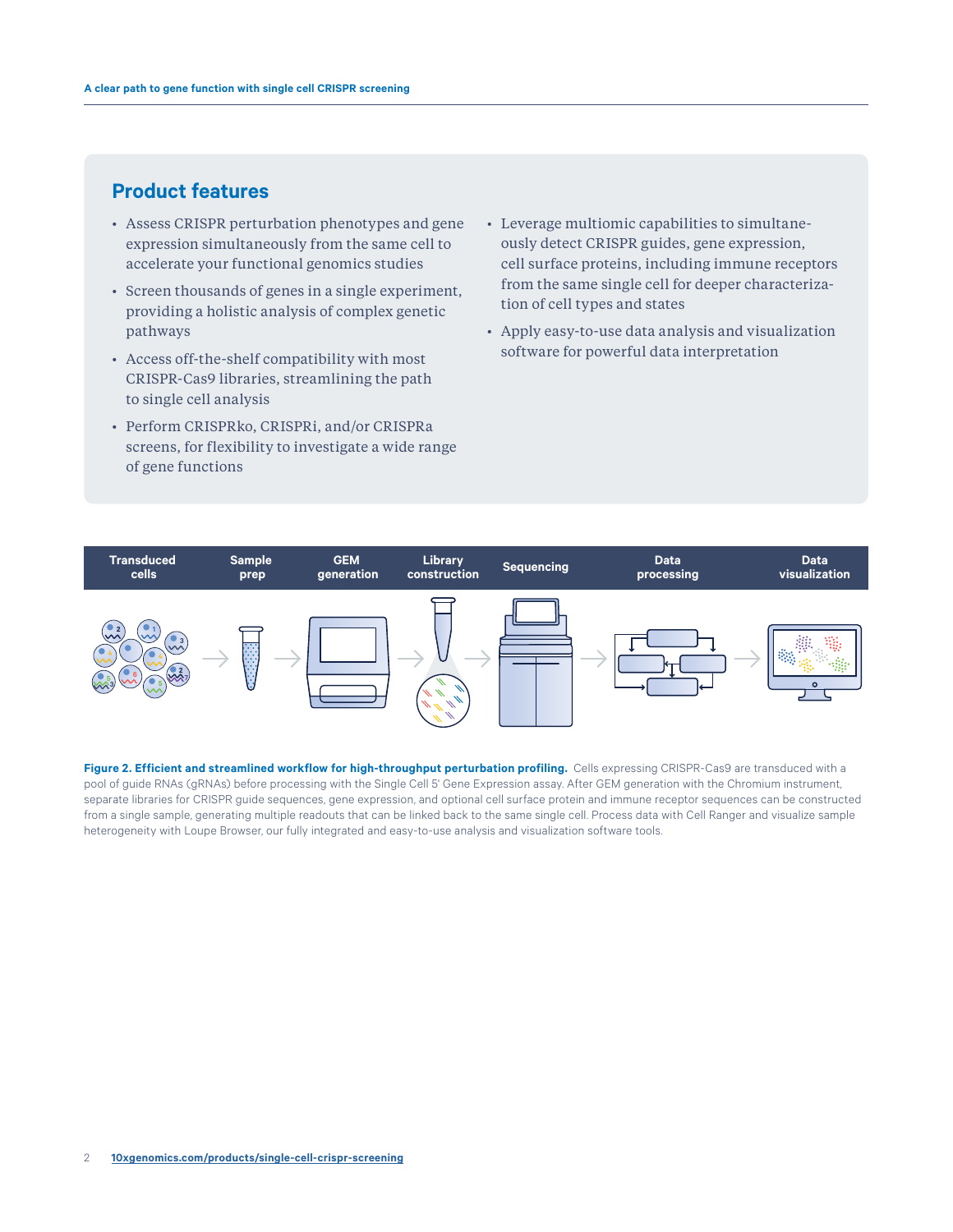

**Figure 3. Violin plots demonstrate knockdown efficiency in a pooled CRISPR screen.** Screening was performed on a human cell line (K562) constitutively expressing dCas9-KRAB. Data output from Loupe Browser shows UMI counts of the gene COX6C from cells containing experimental or control sgRNAs. Clear knockdown of COX6C is observed in the cell clusters that express the COX6C guide RNA.



**Figure 4. t-SNE plot of cells from the Single Cell 5' Gene Expression assay.** Cells are grouped and colored according to guide identity (right legend). Good separation of cell clusters indicates clear identity assignment for each guide.